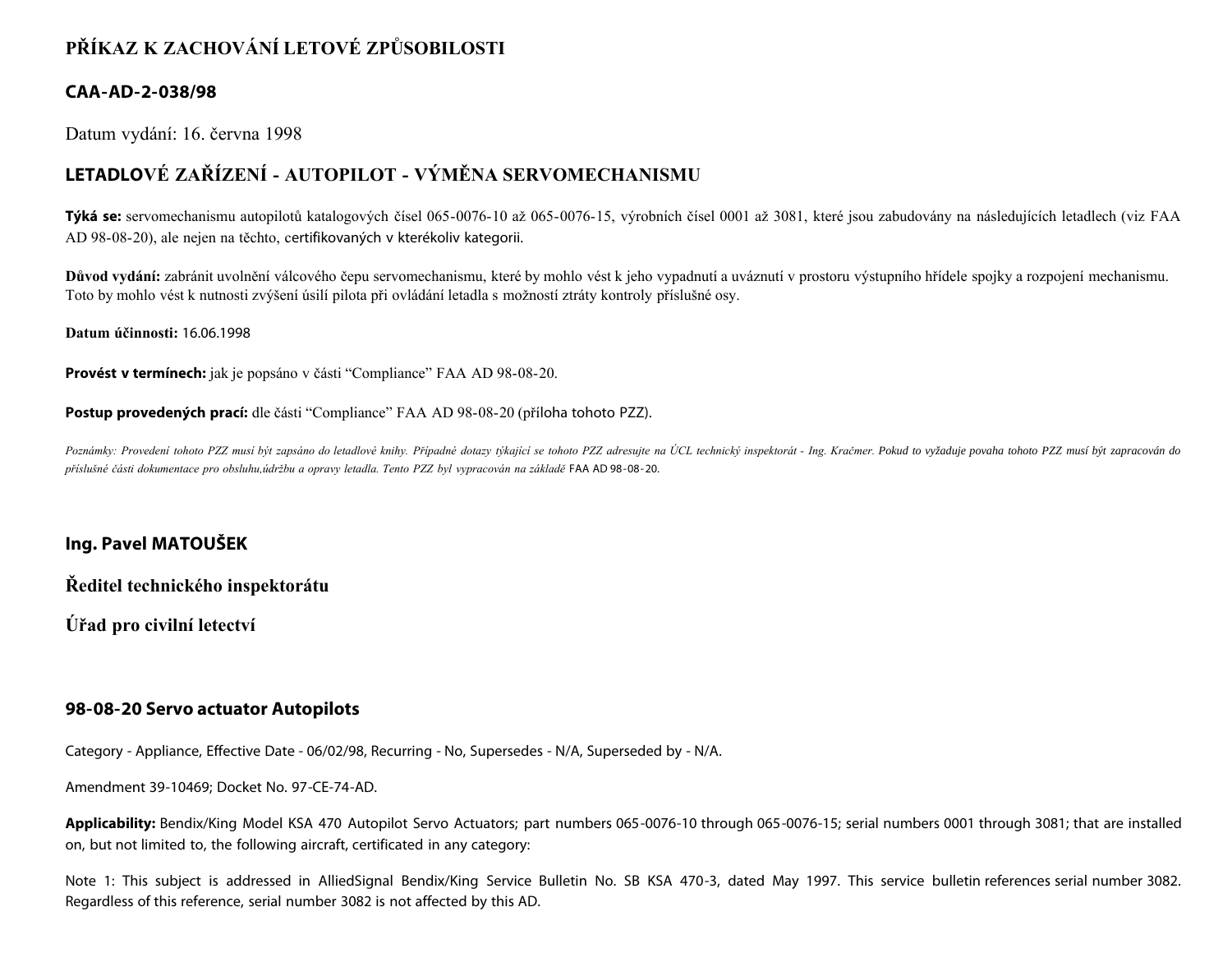| Aircraft                        | FD/AP system    | KSA 470 Part No. | Location         |
|---------------------------------|-----------------|------------------|------------------|
| Raytheon 400 Series             | <b>KFC 400</b>  | 065-0076-11      | Yaw Axis         |
|                                 |                 | 065-0076-15      | Roll Axis        |
| Raytheon 200 Series             | <b>KFC 400</b>  | 065-0076-11      | Yaw Axis         |
| Raytheon 300 Series             | <b>KFC 400</b>  | 065-0076-15      | Yaw Axis         |
| Dassault Falcon 20              | <b>KFC 400</b>  | 065-0076-15      | Pitch Axis       |
|                                 |                 | 065-0076-15      | <b>Roll Axis</b> |
| Fairchild C26A/C26B             | <b>KFC400</b>   | 065-0076-11      | Yaw Axis         |
| Fairchild SA227-AC/ AT/BC/CC/DC | <b>KFC400</b>   | 065-0076-15      | Roll Axis        |
| Learjet 31A                     | <b>KFC 3100</b> | 065-0076-12      | Pitch Axis       |
|                                 |                 | 065-0076-14      | Yaw Axis         |
|                                 |                 | 065-0076-15      | <b>Roll Axis</b> |
| Lockheed S-2 Tracker            | <b>KFC 325</b>  | 065-0076-10      | Special          |
| Piper 400LS and PA-42-1000      | <b>KFC 400</b>  | 065-0076-15      | Yaw Axis         |

Note 2: This AD applies to each airplane identified in the preceding applicability provision that has one of the affected actuators installed, regardless of whether it has been modified, altered, or repaired in the area subject to the requirements of this AD. For airplanes that have been modified, altered, or repaired so that the performance of the requirements of this AD is affected, the owner/operator must request approval for an alternative method of compliance in accordance with paragraph (d) of this AD. The request should include an assessment of the effect of the modification, alteration, or repair on the unsafe condition addressed by this AD; and, if the unsafe condition has not been eliminated, the request should include specific proposed actions to address it.

**Compliance:** Required within the next 100 hours time-in-service after the effective date of this AD, unless already accomplished.

To prevent the servo actuator roll pins from becoming loose; falling out; becoming lodged in the output shaft clutch mechanism; and preventing this mechanism from disengaging, which could result in increased effort by the pilot to control the aircraft and possible loss of control of the affected flight control axis, accomplish the following:

- a. Replace the autopilot servo actuator with an actuator that incorporates Mod 3 in accordance with the applicable maintenance manual. This modification changes the size of the servo actuator roll pin holes to assure that the pins do not become loose and fall out.
- b. As of the effective date of this AD, no person may install, on aircraft, one of the affected servo actuators that does not incorporate Mod 3.
- c. Special flight permits may be issued in accordance with sections 21.197 and 21.199 of the Federal Aviation Regulations (14 CFR 21.197 and 21.199) to operate the airplane to a location where the requirements of this AD can be accomplished.
- d. An alternative method of compliance or adjustment of the compliance times that provides an equivalent level of safety may be approved by the Manager, Wichita Aircraft Certification Office (ACO), 1801 Airport Road, Room 100, Mid-Continent Airport, Wichita, Kansas 67209. The request shall be forwarded through an appropriate FAA Maintenance Inspector, who may add comments and then send it to the Manager, Wichita ACO.